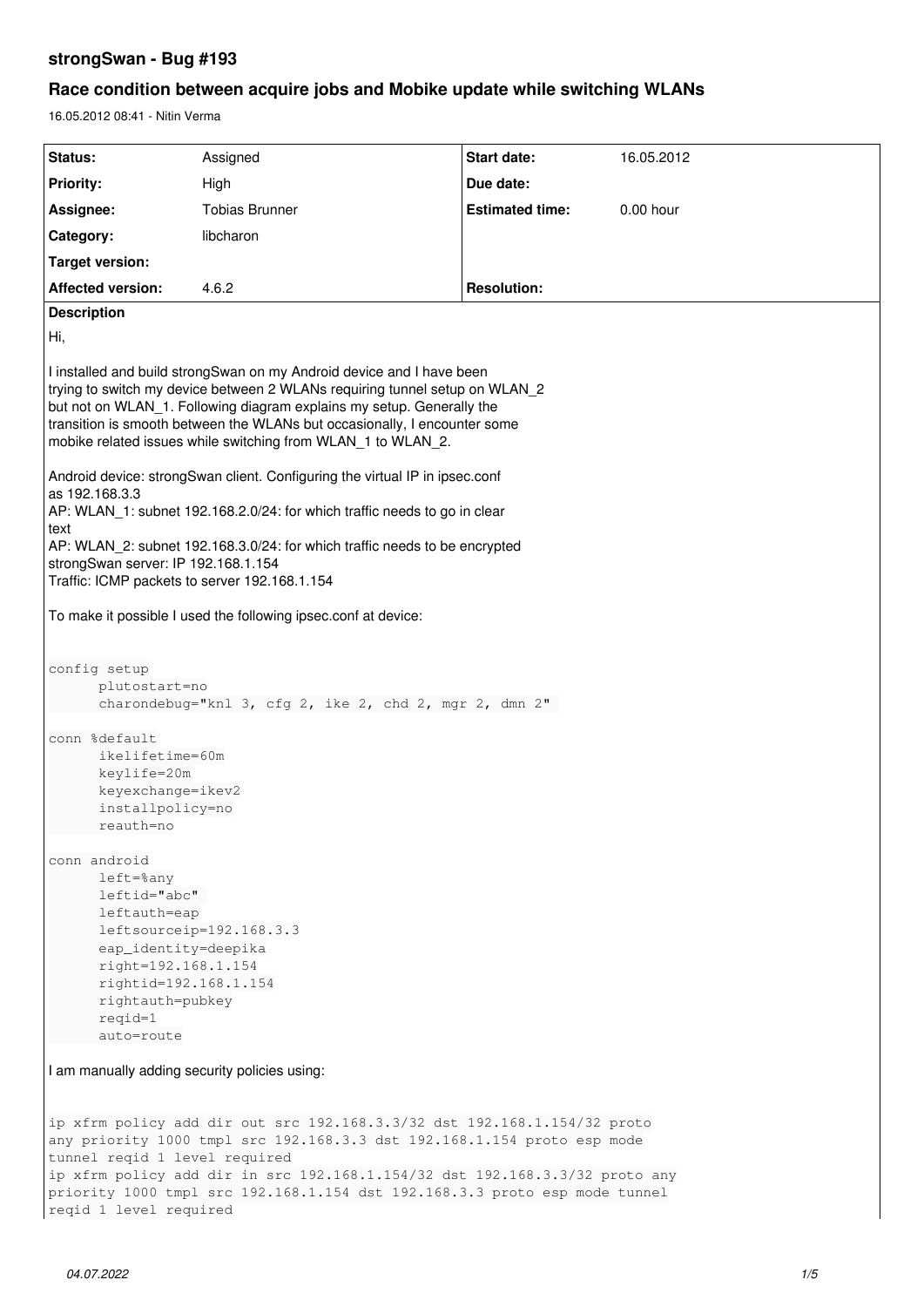ip xfrm policy add dir fwd src 192.168.1.154/32 dst 192.168.3.3/32 proto any priority 1000 tmpl src 192.168.1.154 dst 192.168.3.3 proto esp mode tunnel reqid 1 level required

#### Following are the logs of a successful transition from WLAN\_1 to WLAN\_2::

05-09 15:15:36.531: INFO/charon(16016): 03[KNL] 192.168.2.221 disappeared from wlan0 05-09 15:15:36.539: INFO/charon(16016): 03[KNL] fe80::a20b:baff:fec3:cf31 disappeared from wlan0 05-09 15:15:36.632: INFO/charon(16016): 14[IKE] old path is not available anymore, try to find another 05-09 15:15:36.632: INFO/charon(16016): 14[IKE] no route found to reach 192.168.1.154, MOBIKE update deferred 05-09 15:15:40.312: INFO/charon(16016): 03[KNL] 192.168.3.3 appeared on wlan0 05-09 15:15:40.406: INFO/charon(16016): 09[IKE] old path is not available anymore, try to find another 05-09 15:15:40.406: INFO/charon(16016): 09[IKE] \*requesting address change using MOBIKE\* 05-09 15:15:40.406: INFO/charon(16016): 09[ENC] generating INFORMATIONAL request 63 [ ] 05-09 15:15:40.414: INFO/charon(16016): 09[IKE] checking original path 192.168.3.3[4500] - 192.168.1.154[4500] 05-09 15:15:40.414: INFO/charon(16016): 09[NET] sending packet: from 192.168.3.3[4500] to 192.168.1.154[4500] 05-09 15:15:40.429: INFO/charon(16016): 13[NET] received packet: from 192.168.1.154[4500] to 192.168.3.3[4500] 05-09 15:15:40.429: INFO/charon(16016): 13[ENC] parsed INFORMATIONAL response 63 [ ] 05-09 15:15:40.460: INFO/charon(16016): 02[KNL] \*creating acquire job for policy  $192.168.3.3/32[1/8] == 192.168.1.154/32[1] with  $reqid(1)^*$$ 05-09 15:15:40.500: INFO/charon(16016): 03[KNL] fe80::a20b:baff:fec3:cf31 appeared on wlan0 05-09 15:15:40.601: INFO/charon(16016): 13[ENC] generating INFORMATIONAL request 64 [ N(UPD\_SA\_ADDR) N(NATD\_S\_IP) N(NATD\_D\_IP) N(COOKIE2) N(NO\_ADD\_ADDR) ] 05-09 15:15:40.601: INFO/charon(16016): 13[NET] sending packet: from 192.168.3.3[4500] to 192.168.1.154[4500] 05-09 15:15:40.617: INFO/charon(16016): 08[IKE] sending address list update using MOBIKE 05-09 15:15:40.750: INFO/charon(16016): 15[NET] received packet: from 192.168.1.154[4500] to 192.168.3.3[4500] 05-09 15:15:40.750: INFO/charon(16016): 15[ENC] parsed INFORMATIONAL response 64 [ N(NATD\_S\_IP) N(NATD\_D\_IP) N(COOKIE2) ] 05-09 15:15:40.750: INFO/charon(16016): 15[IKE] establishing CHILD\_SA android{1} 05-09 15:15:40.765: INFO/charon(16016): 15[ENC] generating CREATE\_CHILD\_SA request 65 [ SA No TSi TSr ] 05-09 15:15:40.765: INFO/charon(16016): 15[NET] sending packet: from 192.168.3.3[4500] to 192.168.1.154[4500] 05-09 15:15:41.046: INFO/charon(16016): 14[NET] received packet: from 192.168.1.154[4500] to 192.168.3.3[4500] 05-09 15:15:41.046: INFO/charon(16016): 14[ENC] parsed CREATE\_CHILD\_SA response 65 [ SA No TSi TSr ] 05-09 15:15:41.085: INFO/charon(16016): 14[IKE] CHILD\_SA android{1} established with SPIs cd7bd6f2\_i c2f459fa\_o and TS 192.168.3.3/32 === 192.168.1.154/32 05-09 15:15:41.085: INFO/charon(16016): 14[ENC] generating INFORMATIONAL request 66 [ N(NO\_ADD\_ADDR) ] 05-09 15:15:41.085: INFO/charon(16016): 14[NET] sending packet: from 192.168.3.3[4500] to 192.168.1.154[4500] 05-09 15:15:41.195: INFO/charon(16016): 10[NET] received packet: from 192.168.1.154[4500] to 192.168.3.3[4500] 05-09 15:15:41.195: INFO/charon(16016): 10[ENC] parsed INFORMATIONAL response 66 [ ]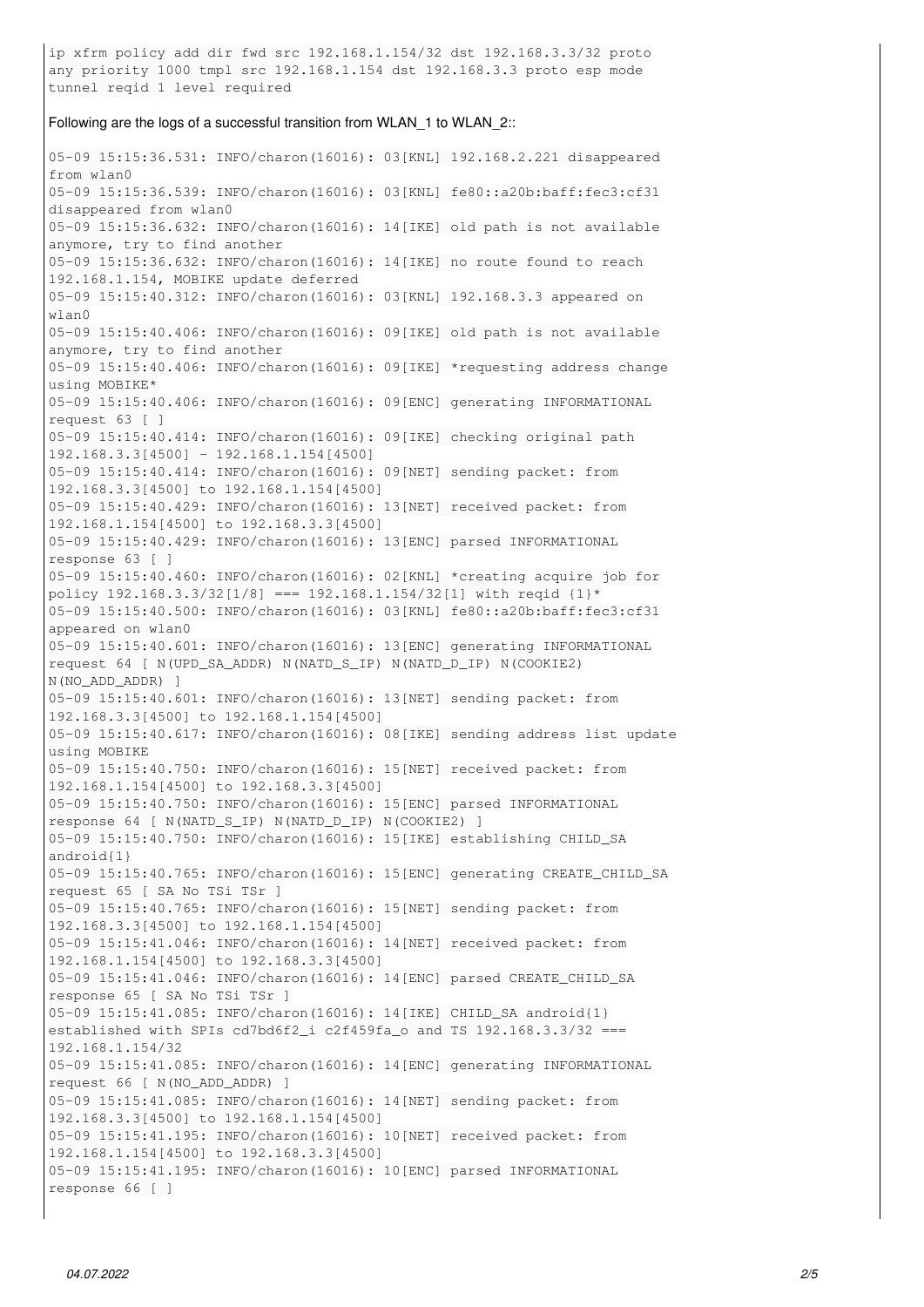Following are the logs of a unsuccessful transition from WLAN\_1 to WLAN\_2 (traffic halts in this case):: 05-09 15:16:55.843: INFO/charon(16016): 03[KNL] 192.168.2.221 disappeared from wlan0 05-09 15:16:55.851: INFO/charon(16016): 03[KNL] fe80::a20b:baff:fec3:cf31 disappeared from wlan0 05-09 15:16:55.945: INFO/charon(16016): 10[IKE] old path is not available anymore, try to find another 05-09 15:16:55.945: INFO/charon(16016): 10[IKE] no route found to reach 192.168.1.154, MOBIKE update deferred 05-09 15:16:56.187: INFO/charon(16016): 13[IKE] sending keep alive 05-09 15:16:56.187: INFO/charon(16016): 13[NET] sending packet: from 192.168.2.221[4500] to 192.168.1.154[4500] 05-09 15:16:56.187: INFO/charon(16016): 05[NET] error writing to socket: Invalid argument 05-09 15:16:59.429: INFO/charon(16016): 03[KNL] fe80::a20b:baff:fec3:cf31 appeared on wlan0 05-09 15:16:59.531: INFO/charon(16016): 07[IKE] old path is not available anymore, try to find another 05-09 15:16:59.531: INFO/charon(16016): 07[IKE] \*no route found to reach 192.168.1.154, MOBIKE update deferred\* 05-09 15:16:59.546: INFO/charon(16016): 03[KNL] 192.168.3.3 appeared on wlan0 05-09 15:16:59.609: INFO/charon(16016): 02[KNL] \*creating acquire job for policy  $192.168.3.3/32[1/8] == 192.168.1.154/32[1] with  $reqid(1)^*$$ 05-09 15:16:59.609: INFO/charon(16016): 08[IKE] establishing CHILD\_SA android{1} 05-09 15:16:59.625: INFO/charon(16016): 08[ENC] generating CREATE\_CHILD\_SA request 70 [ SA No TSi TSr ] 05-09 15:16:59.632: INFO/charon(16016): 08[NET] sending packet: from 192.168.2.221[4500] to 192.168.1.154[4500] 05-09 15:16:59.632: INFO/charon(16016): 05[NET] error writing to socket: Invalid argument 05-09 15:16:59.640: INFO/charon(16016): 16[IKE] old path is not available anymore, try to find another 05-09 15:16:59.640: INFO/charon(16016): 16[IKE] requesting address change using MOBIKE 05-09 15:17:00.023: INFO/charon(16016): 15[IKE] old path is not available anymore, try to find another 05-09 15:17:00.023: INFO/charon(16016): 15[IKE] requesting address change using MOBIKE 05-09 15:17:03.640: INFO/charon(16016): 09[IKE] retransmit 1 of request with message ID 70 05-09 15:17:03.640: INFO/charon(16016): 09[NET] sending packet: from 192.168.2.221[4500] to 192.168.1.154[4500] 05-09 15:17:03.640: INFO/charon(16016): 05[NET] error writing to socket: Invalid argument 05-09 15:17:10.843: INFO/charon(16016): 10[IKE] retransmit 2 of request with message ID 70 05-09 15:17:10.843: INFO/charon(16016): 10[NET] sending packet: from 192.168.2.221[4500] to 192.168.1.154[4500] 05-09 15:17:10.843: INFO/charon(16016): 05[NET] error writing to socket: Invalid argument 05-09 15:17:23.804: INFO/charon(16016): 12[IKE] retransmit 3 of request with message ID 70 05-09 15:17:23.804: INFO/charon(16016): 12[NET] sending packet: from

192.168.2.221[4500] to 192.168.1.154[4500] 05-09 15:17:23.804: INFO/charon(16016): 05[NET] error writing to socket: Invalid argument 05-09 15:17:44.210: INFO/charon(16016): 08[IKE] sending keep alive 05-09 15:17:44.210: INFO/charon(16016): 08[NET] sending packet: from 192.168.2.221[4500] to 192.168.1.154[4500] 05-09 15:17:44.218: INFO/charon(16016): 05[NET] error writing to socket: Invalid argument 05-09 15:17:47.140: INFO/charon(16016): 14[IKE] retransmit 4 of request with message ID 70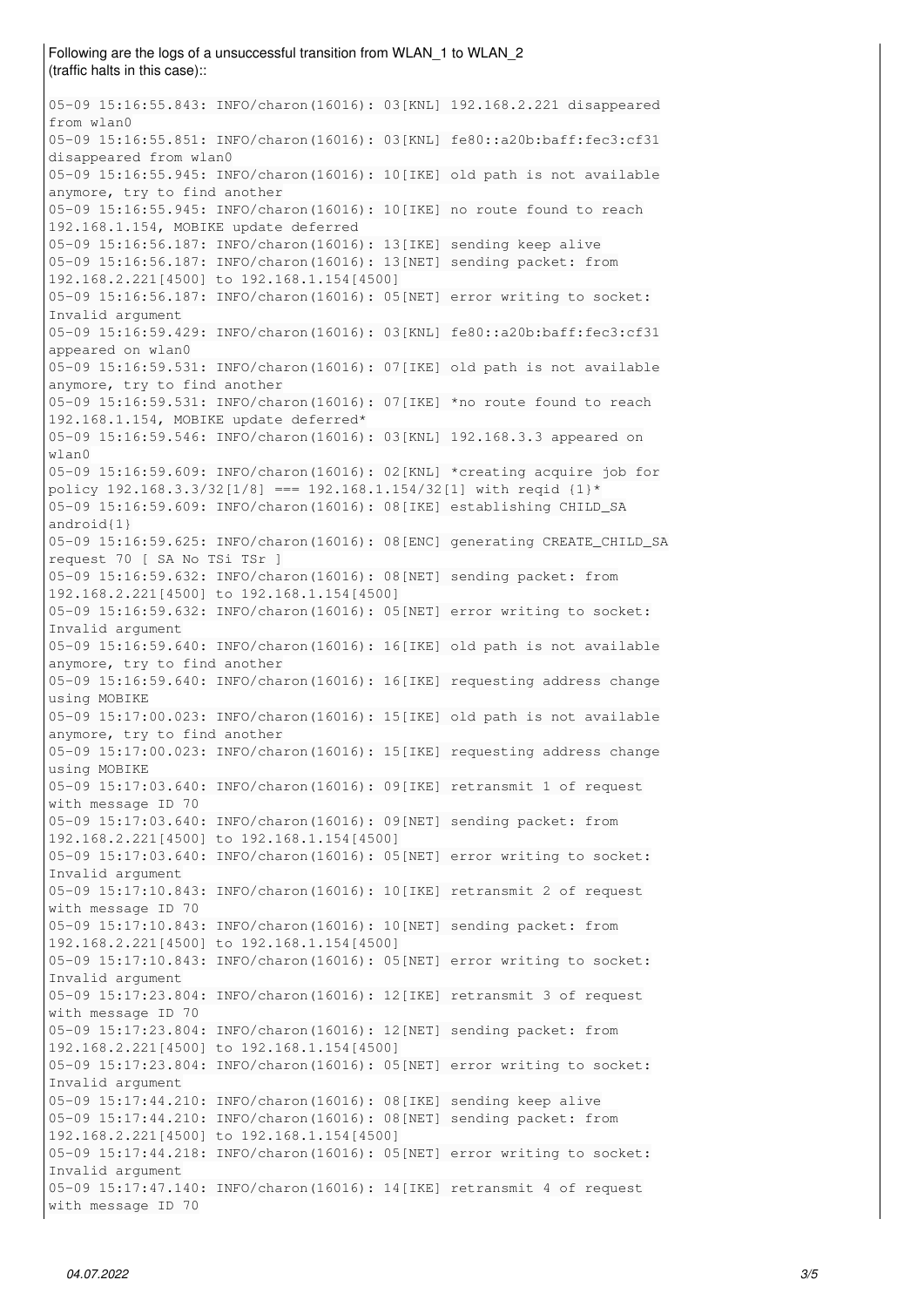05-09 15:17:47.140: INFO/charon(16016): 14[NET] sending packet: from 192.168.2.221[4500] to 192.168.1.154[4500] 05-09 15:17:47.140: INFO/charon(16016): 05[NET] error writing to socket: Invalid argument 05-09 15:18:07.234: INFO/charon(16016): 11[IKE] sending keep alive 05-09 15:18:07.234: INFO/charon(16016): 11[NET] sending packet: from 192.168.2.221[4500] to 192.168.1.154[4500] 05-09 15:18:07.234: INFO/charon(16016): 05[NET] error writing to socket: Invalid argument 05-09 15:18:27.250: INFO/charon(16016): 15[IKE] sending keep alive 05-09 15:18:27.250: INFO/charon(16016): 15[NET] sending packet: from 192.168.2.221[4500] to 192.168.1.154[4500] 05-09 15:18:27.257: INFO/charon(16016): 05[NET] error writing to socket: Invalid argument 05-09 15:18:29.125: INFO/charon(16016): 09[IKE] retransmit 5 of request with message ID 70 05-09 15:18:29.125: INFO/charon(16016): 09[NET] sending packet: from 192.168.2.221[4500] to 192.168.1.154[4500] 05-09 15:18:29.125: INFO/charon(16016): 05[NET] error writing to socket: Invalid argument 05-09 15:18:49.281: INFO/charon(16016): 13[IKE] sending keep alive 05-09 15:18:49.281: INFO/charon(16016): 13[NET] sending packet: from 192.168.2.221[4500] to 192.168.1.154[4500] 05-09 15:18:49.281: INFO/charon(16016): 05[NET] error writing to socket: Invalid argument 05-09 15:19:01.656: INFO/charon(16016): 02[KNL] creating rekey job for ESP CHILD\_SA with SPI cf645ae7 and reqid {1} 05-09 15:19:09.289: INFO/charon(16016): 07[IKE] sending keep alive 05-09 15:19:09.289: INFO/charon(16016): 07[NET] sending packet: from 192.168.2.221[4500] to 192.168.1.154[4500] 05-09 15:19:09.289: INFO/charon(16016): 05[NET] error writing to socket: Invalid argument 05-09 15:19:29.304: INFO/charon(16016): 08[IKE] sending keep alive 05-09 15:19:29.304: INFO/charon(16016): 08[NET] sending packet: from 192.168.2.221[4500] to 192.168.1.154[4500] 05-09 15:19:29.304: INFO/charon(16016): 05[NET] error writing to socket: Invalid argument 05-09 15:19:30.757: INFO/charon(16016): 02[KNL] creating rekey job for ESP CHILD\_SA with SPI c2f459fa and reqid {1} 05-09 15:19:44.632: INFO/charon(16016): 02[KNL] creating delete job for ESP CHILD\_SA with SPI cae8bd23 and reqid {1} 05-09 15:19:44.718: INFO/charon(16016): 11[IKE] giving up after 5 retransmits 05-09 15:19:44.718: INFO/charon(16016): 11[KNL] received netlink error: No such process (3) 05-09 15:19:44.718: INFO/charon(16016): 11[KNL] unable to delete SAD entry with SPI cae8bd23 05-09 15:19:44.750: INFO/charon(16016): 03[KNL] 192.168.3.3 disappeared from wlan0

From the logs it can be inferred that in successful case, mobike successfully updates the address before charon tries to acquire job for policy to set up new SAs.However, in unsuccessful case address update through mobike could not take place before charon tries to acquire job for policy. It seems like some race condition is occurring.

I guess lowering the value of timer ty usec of function "fire roam event" might avoid this condition upto an extent. I am not sure what other impacts it will further leave.

Thanks and regards,

### Nitin

### **History**

**#1 - 16.05.2012 12:18 - Tobias Brunner**

*- Description updated*